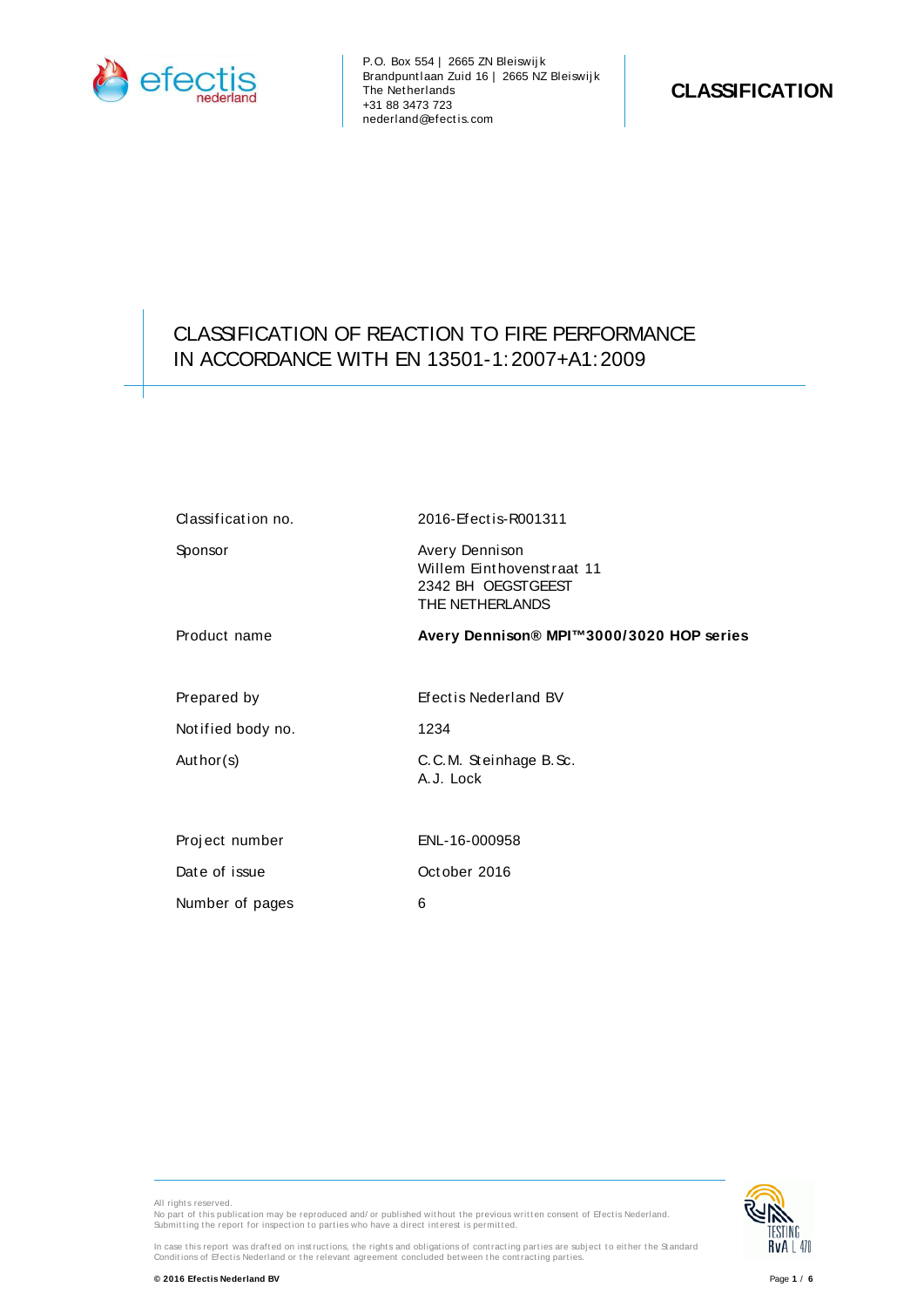

## 1. INTRODUCTION

This classification report defines the classification assigned to **MPI Avery Dennison® MPI**<sup>™</sup> **3000/3020 HOP series in accordance with the procedures given in EN 13501-1:2007+A1:2009.** 

## 2. DETAILS OF CLASSIFIED PRODUCT

## 2.1 GENERAL

The product, Avery Dennison® MPI<sup>™</sup>3000/3020 HOP series, is defined as a multi-purpose film product that will be used for all kind of applications.

## 2.2 MANUFACTURER

Avery Dennison Graphics & Reflect ive Solut ions P.O. Box 28 2300 AA LEIDEN THE NETHERLANDS

## 2.3 PRODUCT DESCRIPTION

According to the sponsor the product is composed of:

- MPI™ 3000 HOP series
	- Film: 95 µm gloss white high opacity
	- Adhesive:
		- MPI 3000 HOP: Permanent, clear, acrylic based
		- MPI 3001 HOP: Removable, clear, acrylic based
	- Backing paper: Clay coated kraft paper, 125 g/m<sup>2</sup>
- MPI™ 3020 HOP series
	- $\bullet$  Film : 95 µm matt white high opacity
	- Adhesive :
		- MPI 3020 HOP: Permanent, clear, acrylic based
		- MPI 3021 HOP: Removable, clear, acrylic based
	- Backing paper: Clay coated kraft paper, 125 g/m<sup>2</sup>

The product has a thickness of approx. 95 µm and a mass per unit area of approx. 150 g/ m<sup>2</sup>, (measured on the product).

See also "Product data sheet" in the test reports.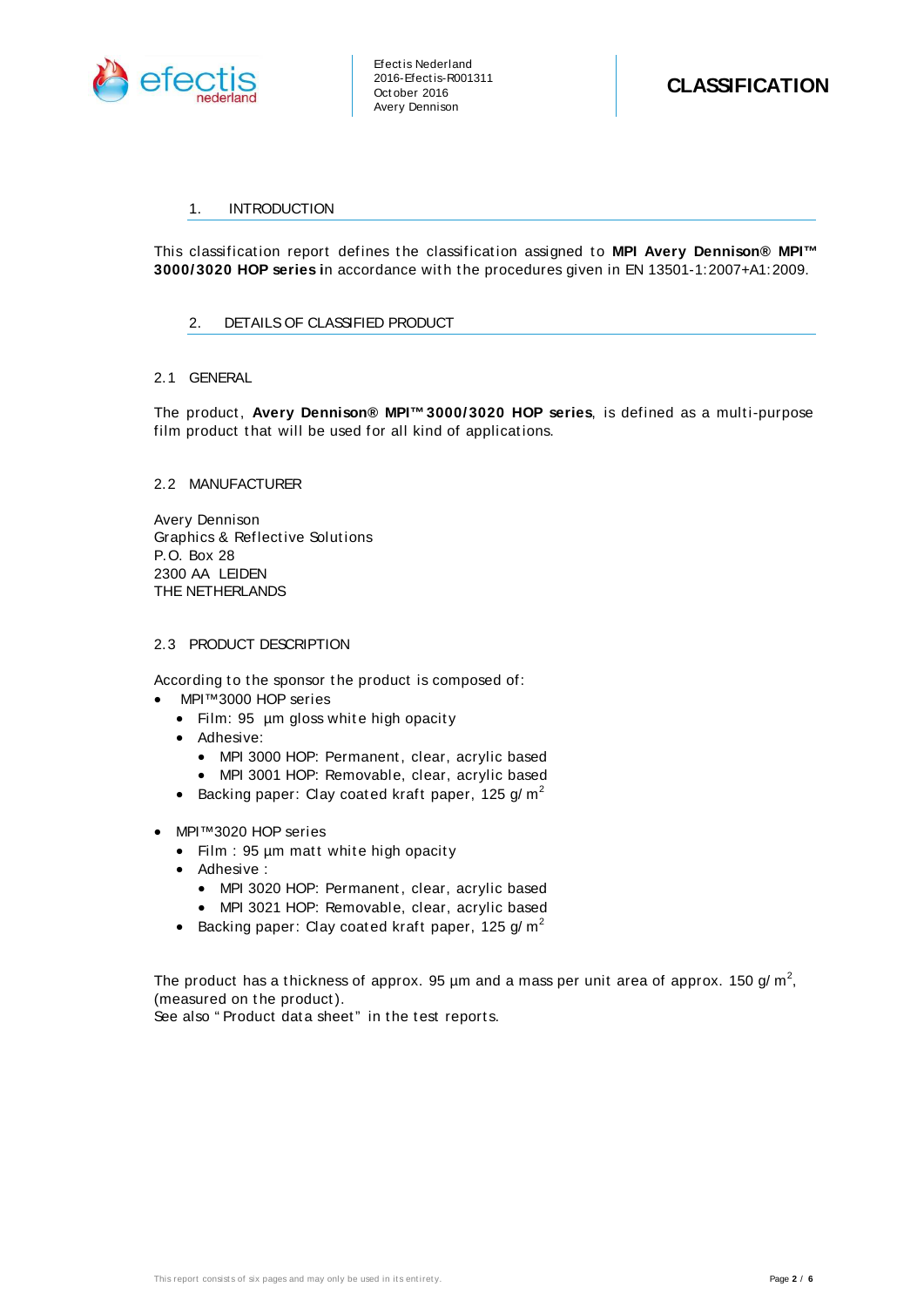

## 3. STANDARDS, REPORTS, RESULTS AND CRITERIA IN SUPPORT OF THIS CLASSIFICATION

## 3.1 APPLICABLE (PRODUCT) STANDARDS

| EN ISO 11925-2:2010     | Reaction to fire tests - Ignitability of products subjected to<br>direct impingement of flame - Part 2: Single-flame source test                   |
|-------------------------|----------------------------------------------------------------------------------------------------------------------------------------------------|
| EN 13823:2010+A1:2014   | Reaction to fire tests for building products - Building products,<br>excluding floorings exposed to the thermal attack by a single<br>burning item |
| EN 13501-1:2007+A1:2009 | Fire classification of construction products and building elements<br>Part 1: Classification using data from reaction to fire tests                |

## 3.2 REPORTS

| Name of<br>Laboratories                 | Name of sponsor                                                         | Report ref. no.                              | <b>Test method</b>                   |
|-----------------------------------------|-------------------------------------------------------------------------|----------------------------------------------|--------------------------------------|
| Efectis Nederland BV<br>THE NETHERLANDS | Avery Dennison<br>Graphics & Reflective<br>Solutions<br>THE NETHERLANDS | 2016-Efectis-R001213<br>2016-Efectis-R001301 | EN ISO 11925-2:2010<br>EN 13823:2014 |

## 3.3 TEST RESULTS

|                                | <b>Parameter</b>                                              |                         | No.<br>tests | <b>Results</b>                              |                                  |
|--------------------------------|---------------------------------------------------------------|-------------------------|--------------|---------------------------------------------|----------------------------------|
| Test method and<br>test number |                                                               |                         |              | <b>Continuous</b><br>parameter -<br>mean(m) | Compliance<br>with<br>parameters |
| EN ISO 11925-2                 |                                                               |                         |              |                                             |                                  |
| surface flame<br>impingement   | $Fs \leq 150$ mm                                              |                         | 6            | 20                                          |                                  |
|                                | Ignition of filter paper                                      |                         |              |                                             | Compliant                        |
| Edge flame<br>Impingement      | $Fs \leq 150$ mm                                              |                         | 6            | 18                                          |                                  |
|                                | Ignition of filter paper                                      |                         |              |                                             | Compliant                        |
| <b>EN 13823</b>                |                                                               |                         |              |                                             |                                  |
| MPI 3001                       | $FIGRA0.2MJ$                                                  | [W/s]                   |              | 94                                          |                                  |
|                                | $FIGRA0.4MJ$                                                  | [W/s]                   |              | 0                                           |                                  |
|                                | THR <sub>600s</sub>                                           | [MJ]                    |              | 0.7                                         |                                  |
|                                | $LFS <$ edge                                                  |                         |              |                                             | Compliant                        |
|                                | <b>SMOGRA</b>                                                 | $\lceil m^2/s^2 \rceil$ | 3            | 26.1                                        |                                  |
|                                | TSP <sub>600s</sub>                                           | $\lfloor m^2 \rfloor$   |              | 37                                          |                                  |
|                                | Flaming debris<br>- flaming $\leq 10$ s<br>- flaming $> 10 s$ |                         |              |                                             | Compliant<br>Compliant           |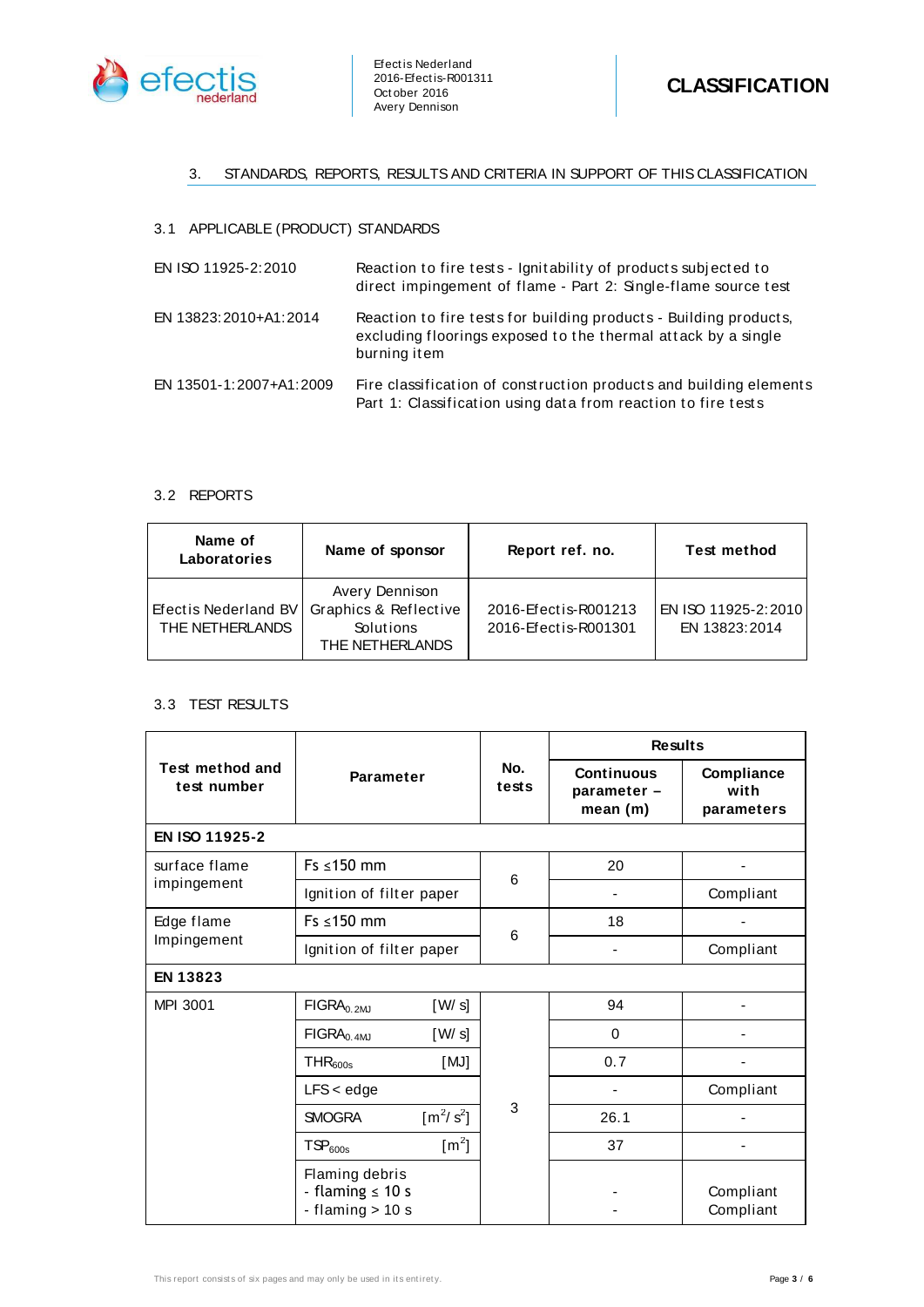

Efect is Nederland 2016-Efect is-R001311 Oct ober 2016 Avery Dennison

|                                |                                                               |              | <b>Results</b>                              |                                  |
|--------------------------------|---------------------------------------------------------------|--------------|---------------------------------------------|----------------------------------|
| Test method and<br>test number | <b>Parameter</b>                                              |              | <b>Continuous</b><br>parameter -<br>mean(m) | Compliance<br>with<br>parameters |
| EN 13823                       |                                                               |              |                                             |                                  |
| <b>MPI 3000</b>                | $FIGRA0.2$ <sub>MJ</sub><br>[W/s]                             |              | 0                                           |                                  |
|                                | $FIGRA0.4MJ$<br>[W/s]                                         |              | 0                                           |                                  |
|                                | THR <sub>600s</sub><br>[MJ]                                   |              | 0.4                                         |                                  |
|                                | $LFS <$ edge                                                  |              |                                             | Compliant                        |
|                                | $[m^2/s^2]$<br><b>SMOGRA</b>                                  | $\mathbf{1}$ | 19.0                                        |                                  |
|                                | $\lfloor m^2 \rfloor$<br>TSP <sub>600s</sub>                  |              | 54                                          |                                  |
|                                | Flaming debris<br>- flaming $\leq 10$ s<br>- flaming $> 10 s$ |              |                                             | Compliant<br>Compliant           |
| MPI 3020                       | [W/s]<br>$FIGRA0.2MJ$                                         | 1            | 0                                           |                                  |
|                                | [W/s]<br>$FIGRA0.4MJ$                                         |              | 0                                           |                                  |
|                                | $THR600s$ [MJ]                                                |              | 0.7                                         |                                  |
|                                | $LFS <$ edge                                                  |              |                                             | Compliant                        |
|                                | $[m^2/s^2]$<br><b>SMOGRA</b>                                  |              | 19.6                                        |                                  |
|                                | $TSP_{600s}$ [m <sup>2</sup> ]                                |              | 60                                          |                                  |
|                                | Flaming debris<br>- flaming $\leq 10$ s<br>- flaming $> 10 s$ |              |                                             | Compliant<br>Compliant           |
| MPI 3021                       | FIGRA <sub>0.2MJ</sub><br>[W/s]                               |              | 46                                          |                                  |
|                                | [W/s]<br>FIGRA <sub>0.4MJ</sub>                               |              | 0                                           |                                  |
|                                | $THR600s$ [MJ]                                                | 1            | 0.6                                         |                                  |
|                                | $LFS <$ edge                                                  |              |                                             | Compliant                        |
|                                | $\left[\frac{m^2}{s^2}\right]$<br><b>SMOGRA</b>               |              | 23.1                                        |                                  |
| $TSP_{600s}$ [m <sup>2</sup> ] |                                                               |              | 61                                          |                                  |
|                                | Flaming debris<br>- flaming $\leq 10$ s<br>- flaming $> 10 s$ |              |                                             | Compliant<br>Compliant           |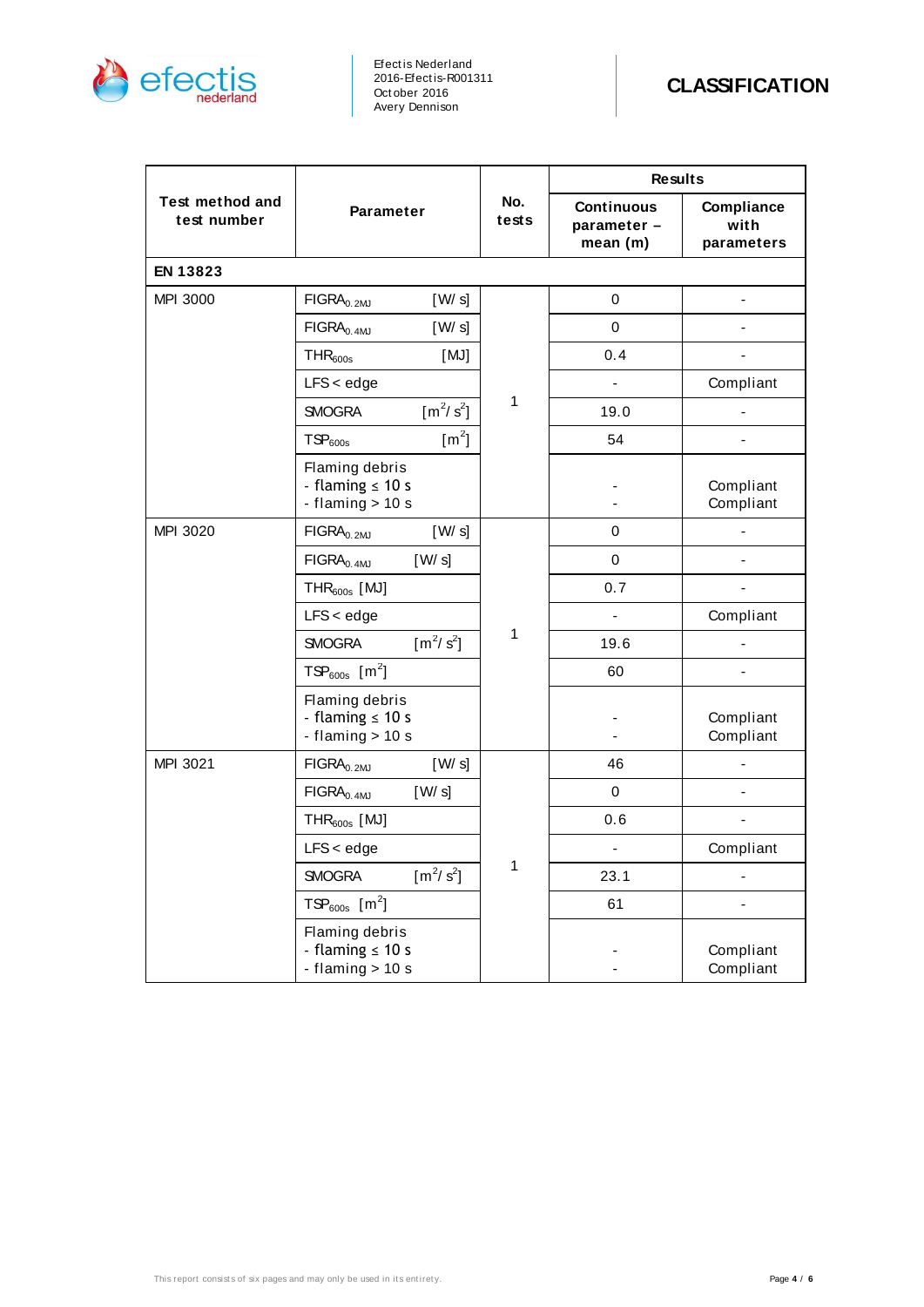

## 3.4 CLASSIFICATION CRITERIA

| Fire classification of construction products and building elements<br>Excluding floorings and linear pipe thermal insulation products |                                                                                                                                                                                                                                                |                                                                                                             |                                               |
|---------------------------------------------------------------------------------------------------------------------------------------|------------------------------------------------------------------------------------------------------------------------------------------------------------------------------------------------------------------------------------------------|-------------------------------------------------------------------------------------------------------------|-----------------------------------------------|
| <b>Classification criteria</b>                                                                                                        |                                                                                                                                                                                                                                                |                                                                                                             |                                               |
| Class<br>Test method(s)                                                                                                               | в                                                                                                                                                                                                                                              | C                                                                                                           | D                                             |
| <b>EN ISO 11925-2</b><br>Exposure $=$ 30 s                                                                                            | $F_s \le 150$ mm within 60 s<br>Ignition of the paper in EN ISO 11925-2 results in a d2 classification.                                                                                                                                        |                                                                                                             |                                               |
| <b>EN 13823</b>                                                                                                                       | $FIGRA_{0.2 \text{ MJ}} \leq 120 \text{ W/s}$<br>$LFS <$ edge of specimen<br>THR <sub>600s</sub> $\leq$ 7.5 MJ                                                                                                                                 | $FIGRA_{0.4 \text{ MJ}} \leq 250 \text{ W/s}$<br>LFS < edge of specimen<br>THR <sub>600s</sub> $\leq$ 15 MJ | $FIGRA_{0.4 \text{ MJ}} \leq 750 \text{ W/s}$ |
| Additional classification                                                                                                             |                                                                                                                                                                                                                                                |                                                                                                             |                                               |
| Smoke production $ st $                                                                                                               | SMOGRA $\leq 30$ m <sup>2</sup> /s <sup>2</sup> and TSP <sub>600s</sub> $\leq 50$ m <sup>2</sup> ;<br>SMOGRA $\leq$ 180 m <sup>2</sup> /s <sup>2</sup> and TSP <sub>600s</sub> $\leq$ 200 m <sup>2</sup> ;<br>$s2 =$<br>$s3 =$<br>not s1 or s2 |                                                                                                             |                                               |
| Flaming<br>Droplets/particles $\mathsf{d} \mathsf{1} =$                                                                               | $d0 =$<br>no flaming droplets/ particles in EN 13823 within 600 s;<br>no flaming droplets particles persisting longer than 10 s in<br>EN 13823 within 600 s;<br>not d0 or d1.<br>$d2 =$                                                        |                                                                                                             |                                               |

## 4. CLASSIFICATION AND FIELD OF APPLICATION

## 4.1 REFERENCE OF CLASSIFICATION

This classification has been carried out in accordance with clause 11 of EN 13501-1:2007+ A1:2009.

## 4.2 CLASSIFICATION

The product, Avery Dennison® MPI™3000/3020 HOP series, in relation to its reaction to fire behaviour is classified:

**B**

The additional classification in relation to smoke production is:

**s1**

The additional classification in relation to flaming droplets / particles is:

**d0**

# **Reaction to fire classification: B – s1, d0**